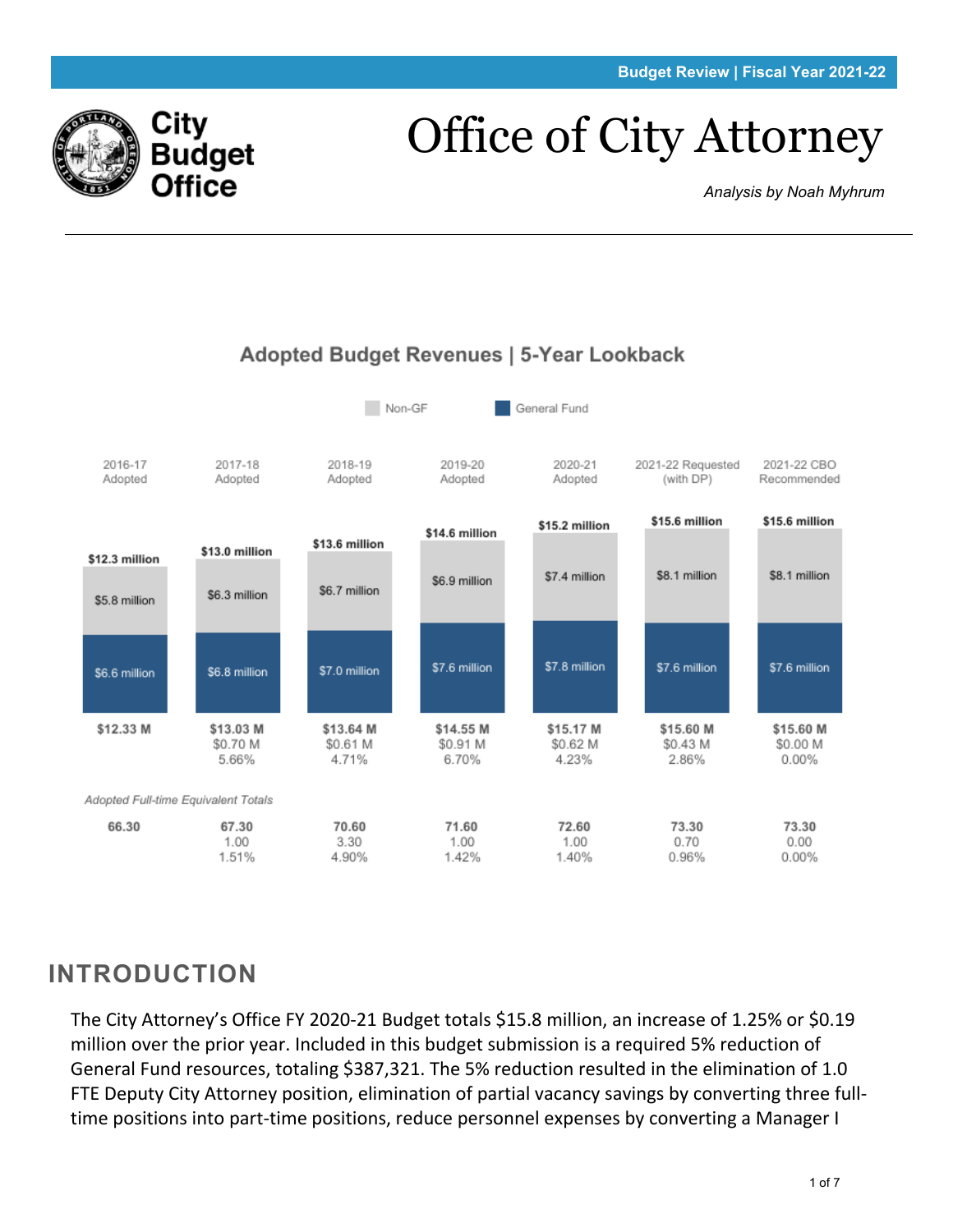position into an Administrative Specialist II position, and reduces the bureau's External Materials and Services (EMS) budget in the form of sponsorships, legal publications, travel and other miscellaneous materials and supplies. The bureau, in accordance with allowable budget guidance, has requested the adding back of resources to support the Deputy City Attorney position.

Given workload concerns, particularly in the litigation group, CBO recommends that Council restore General Fund Discretionary and Overhead resources totaling \$192,511 to retain the Deputy City Attorney position.

# **BASE BUDGET & KEY ISSUES**

The Office of the City Attorney's base budget for FY 2021-22 totals \$15.8 million. About half of total revenues are General Fund Discretionary and Overhead resources (\$7.8 million), with the remainder from interagency payments from bureaus requiring a higher level of legal support (\$8 million). On the expense side, costs are driven primarily by personnel services totaling \$15.8 million across 73.9 FTE (87% of total expenditures). Materials and services expenses total \$1.5 million in internal materials and services (9% of total expenditures), and \$0.6 million in external materials and services. Internal Material and Service (IMS) costs are driven largely by space rent costs, followed by information technology expenses.

| FY 2021-22 Requested Base Budget                                    |              |  |  |  |  |  |
|---------------------------------------------------------------------|--------------|--|--|--|--|--|
| <b>Total Revenues</b>                                               | \$15,797,140 |  |  |  |  |  |
| <b>General Fund Discretionary</b>                                   | \$3,408,449  |  |  |  |  |  |
| General Fund Overhead                                               | \$4,337,962  |  |  |  |  |  |
| <b>Charges for Services</b>                                         | \$20,000     |  |  |  |  |  |
| Interagency Agreements - by Payer<br>Office of Management & Finance | \$8,030,729  |  |  |  |  |  |
| (Primarily Risk Management)                                         | \$3,990,382  |  |  |  |  |  |
| <b>Bureau of Environmental Services</b>                             | \$1,521,502  |  |  |  |  |  |
| <b>Police Bureau</b>                                                | \$895,450    |  |  |  |  |  |
| Water Bureau                                                        | \$456,000    |  |  |  |  |  |
| Housing Bureau                                                      | \$434,514    |  |  |  |  |  |
| <b>Bureau of Transportation</b>                                     | \$437.411    |  |  |  |  |  |
| Fire & Police Disability & Retirement                               | \$289,676    |  |  |  |  |  |
| Parks Bureau                                                        | \$5,794      |  |  |  |  |  |
| <b>Total Expenses</b>                                               | \$15,797,140 |  |  |  |  |  |
| Personnel                                                           | \$13,721,529 |  |  |  |  |  |
| Internal Materials and Services                                     | \$1,500,767  |  |  |  |  |  |
| External Materials and Services                                     | \$574.844    |  |  |  |  |  |

#### The Office of the City Attorney has 39.90 Full Time Equivalent (FTE) Attorneys not including two unfilled Attorney positions currently in recruitment. They also have 30 FTE support staff not including one unfilled position currently in recruitment.

#### <span id="page-1-0"></span>**Workload Increases**

Over the past ten months the Attorney's Office has experienced a significant increase in litigation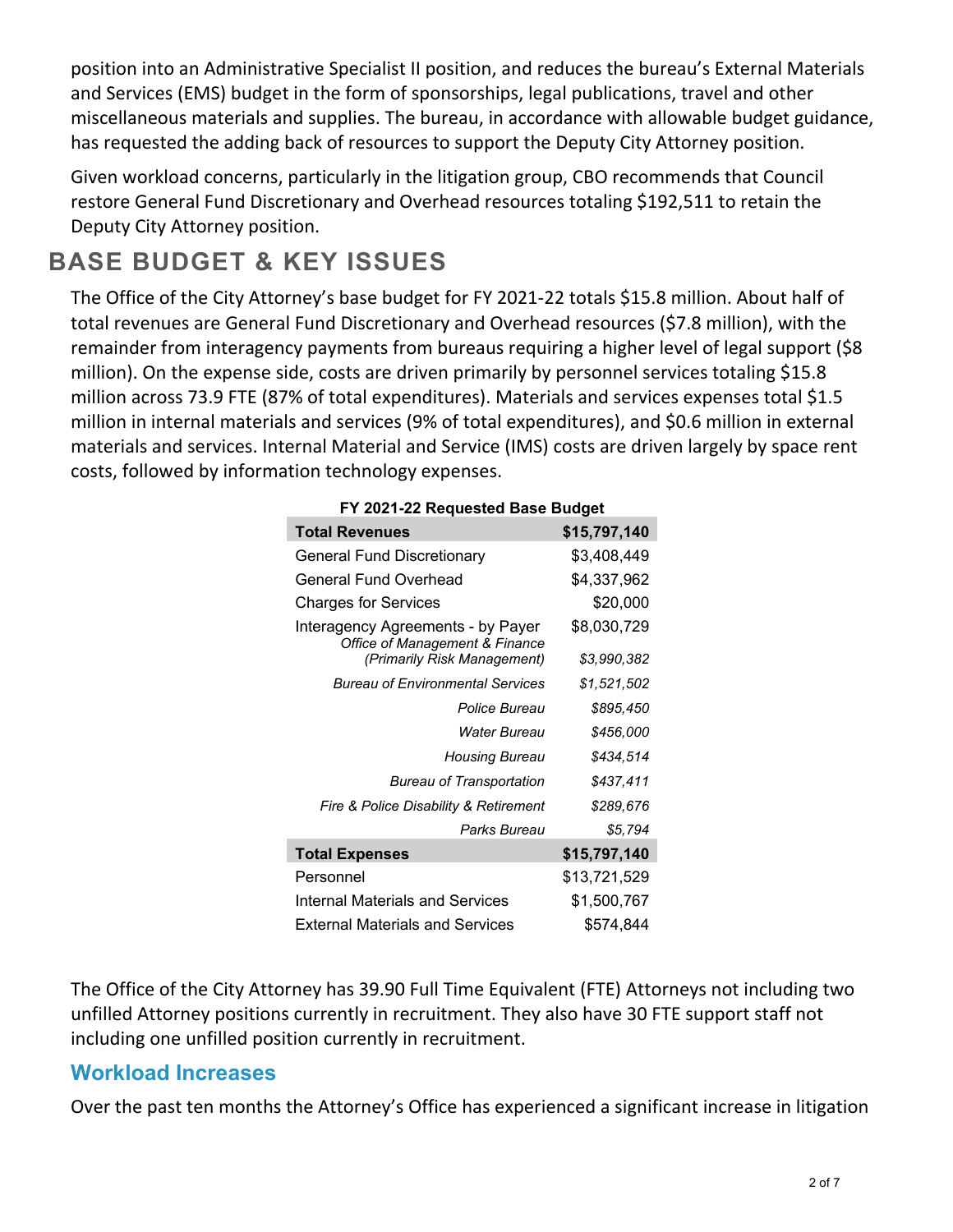related workload. There are currently 57 active litigation cases regarding the Police Bureau including demonstration coverage compared to a more typical caseload of 15-20 at any one time. City Attorney's Office works in conjunction with the City's Risk Management group on these cases<sup>[1](#page-2-0)</sup>, and earlier this year Risk Management funded an additional litigator in the Attorney's Office in order to support the increased workload. Support for the additional position is included in the FY 2021-22 Requested Budget. This volume of police-related litigation is in addition to other active cases (e.g., eviction moratorium cases, litigation challenging overreach by the Trump administration, renters protections litigation, and litigation regarding the City's ability to require sprinklers in nightclubs), generating concern that the progress of some litigation work will be delayed or outcomes might be less favorable.

These workload pressures are expected to increase during FY 2021-22 and would be exacerbated by the proposed elimination of a Deputy City Attorney. The Attorney's Office typically tries to meet workload needs using staff attorneys rather than hire outside counsel support given the higher cost of outside counsel (over \$400/hour compared to \$166/hour with City staff). There has been an overall increase in active court cases and in overtime hours worked by Attorneys in the office. The City Attorneys has projected they will close to 5,000 overtime hours by the end of fiscal year 2020-21. While City Attorneys are not paid overtime, this information is tracked internally and generates workload management issues as the office struggles to keep pace with the volume of work.

The Office of City Attorney is on track to handle 1,100 litigation cases in FY 2020-21, which is a 4% increase in the amount of total cases handled from FY 2019-20. This does not include legal advice and other types of work that the Office manages over the course of business. The Office of the City Attorney has estimated that it will work 19,750 hours on risk cases, which is a 19.6% or 3,250 number of hours increase over 2020.



<span id="page-2-0"></span> $1$  See the Office of Management and Finance review for information on increasing costs of liability coverage related to Policing.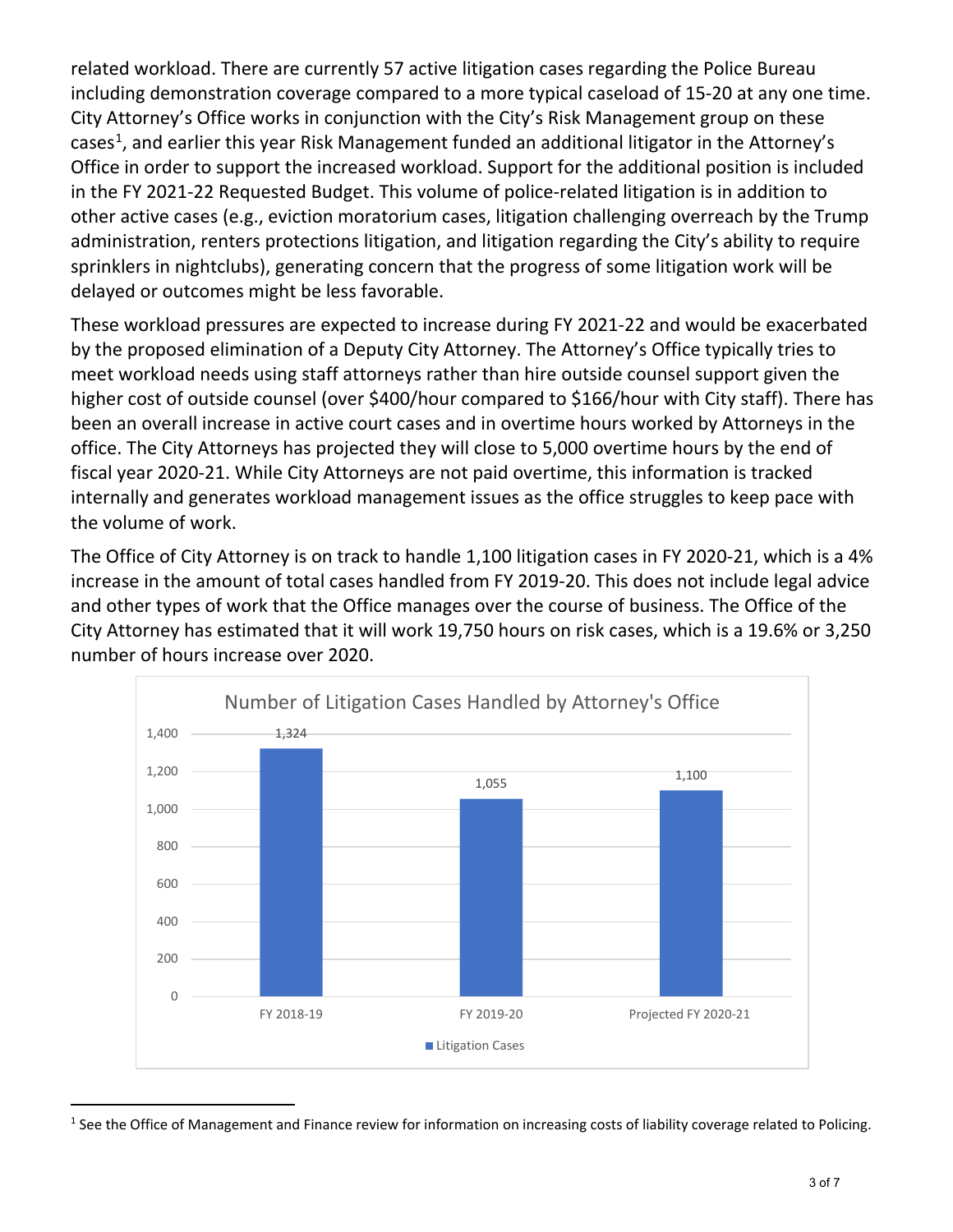### **Risks to Funding Model**

The goal of the Attorney's Office is to provide legal support and advice to City bureaus and Council in a timely, effective manner. The office's current mix of revenues – split evenly between General Fund Overhead resources and Interagency Agreement (IA) revenue – has been stable for the last five years. However, as the City enters into a recessionary environment and cost pressures increase on both the General Fund and customer bureau budgets, it will become increasingly important for the Attorney's Office to be able to provide detailed information on staff time 'spent' relative to its funding sources.

The City Attorney's Office total budget is driven largely by personnel expenses, and the median hourly wage (\$62/hour) in the office is high relative to City staff in general. Generalized personnel cost pressures, such as PERS increases or Cost of Living Adjustments (COLA), contribute to increases that are passed through to customer bureaus via interagency agreements.

Staff capacity and time in the Attorney's Office is somewhat fungible; there is not necessarily a direct relationship between revenues received and how staff time is allocated. Increases in workload in certain areas trigger redistribution of staff time to balance workload and meet the City's legal needs as different issues ebb and flow. However, it is more challenging to tie shifts or increases in workload in a given issue area to changes in the Attorney's Office revenue structure.

Interagency agreements with individual bureaus are based on the number of attorney-hours, plus staff support, that are 'spent' on that bureau in a given year. Attorney time spent in excess of hours outlined in interagency agreements is essentially backstopped by General Fund resources. These agreements are re-evaluated based on actual hours 'spent'; for example, the interagency agreement between the Bureau of Human Resources Health Fund and the Attorney's Office is currently being re-evaluated because actual hours 'spent' may be decreasing for that specific work, while work in other areas is increasing. The interagency agreement charge would need to be reduced in that case. This highlights a tension inherent in the Attorney's Office funding model. With about half of total revenues pegged to attorney-hours spent for specific bureaus, any reduction in bureau-specific work or surge in General Fund-backed work puts pressure on the Office's ability to maintain staffing levels and service level goals.

## **DECISION PACKAGES**

#### **5% Reduction**

*11379, (\$387,320) 1.60 FTE*

#### **Request Summary**

The Office of the City Attorney submitted a 5% constraint which 1) eliminates 1.0 FTE Deputy City Attorney position 2) eliminates partial vacancy savings by converting 3.0 FTE positions into parttime positions 3) reduces personnel expenses by converting a Manager I position into an Administrative Specialist II position and 4) reduces the office's External Materials and Services budget.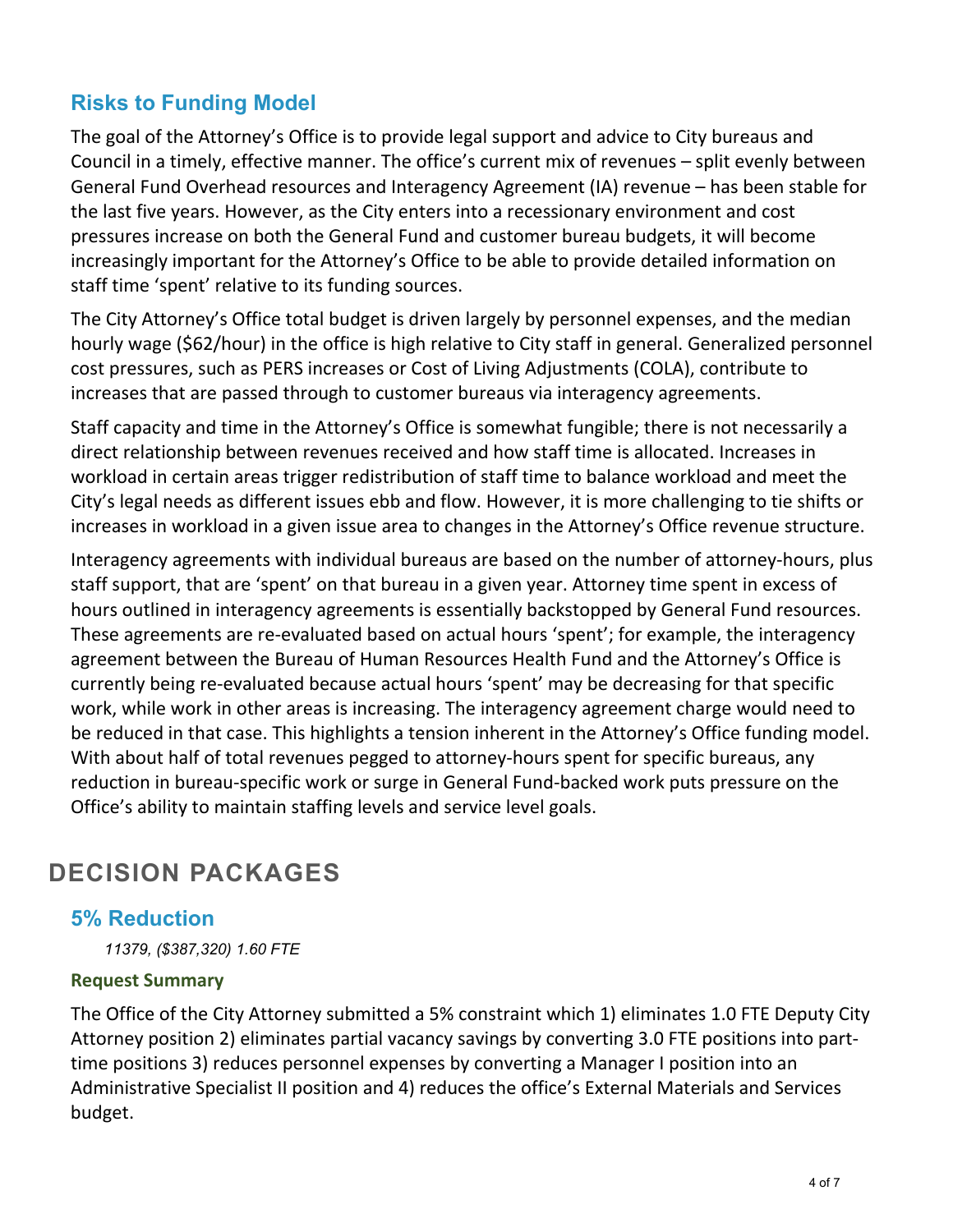#### **CBO Analysis**

The Office of the City Attorney's 5% constraint package totals \$387,320. The components of the submission are:

- Reduction of \$30,780 in external materials and services. This reduction would affect sponsorships, travel, legal publications, and operating supplies.
- Conversion of a vacant Manager I position into an Administrative Specialist II, resulting in a \$76,845 decrease in personnel expenses.
- **Eliminating savings associated with three FTE that work a part time schedule, reducing** personnel expenses by \$87,184.
- **Eliminate a vacant Deputy City Attorney position, for personnel savings of \$192,511**

With the exception of the Deputy City Attorney position elimination, the above reductions are not anticipated to substantially reduce service levels provided by the Office of the City Attorney.

The reduction to the materials and services budget will limit total spending on travel and reduce overall flexibility with regard to operating supplies and publication purchases. However, the Attorneys' Office would retain over \$500,000 in external materials and services budget to support its needs around operating supplies, software support, and education.

There are three employees in the Attorney's Office who currently work reduced schedules. The \$87,184 in savings in this component of the reduction package is essentially salary savings from these schedules that are already in place. This reduction would eliminate some of the Office's flexibility to increase the scheduled hours of these (or other) employees in the future but is not expected to affect present service levels.

The conversion of the Manager I position into an Administrative Specialist II position would result in a savings of \$76,845. A long-time Manager I is retiring, and the Attorney's Office is proposing to generate savings by reclassifying the position to a lower salary grade and redistribute management responsibilities across other staff. Much of this redistribution of workload would need to happen regardless given long tenure and institutional knowledge of the retiring employee.

The Office has requested the Deputy City Attorney be added back; as such, further analysis of this component is provided below.

#### **Constraint Value: (\$387,321 ongoing) | -1.00 FTE**

#### **Add-Back Deputy City Attorney**

*11.380, \$192,511 1.00 FTE*

#### **Request Summary**

Office of City Attorney requests to add-back 1.0 FTE Deputy City Attorney in order to support increased workload, especially in the litigation group. The stated business case for this request is that it will be more cost effective to retain this position rather than seeking to rely on outside counsel to meet the legal needs of the City.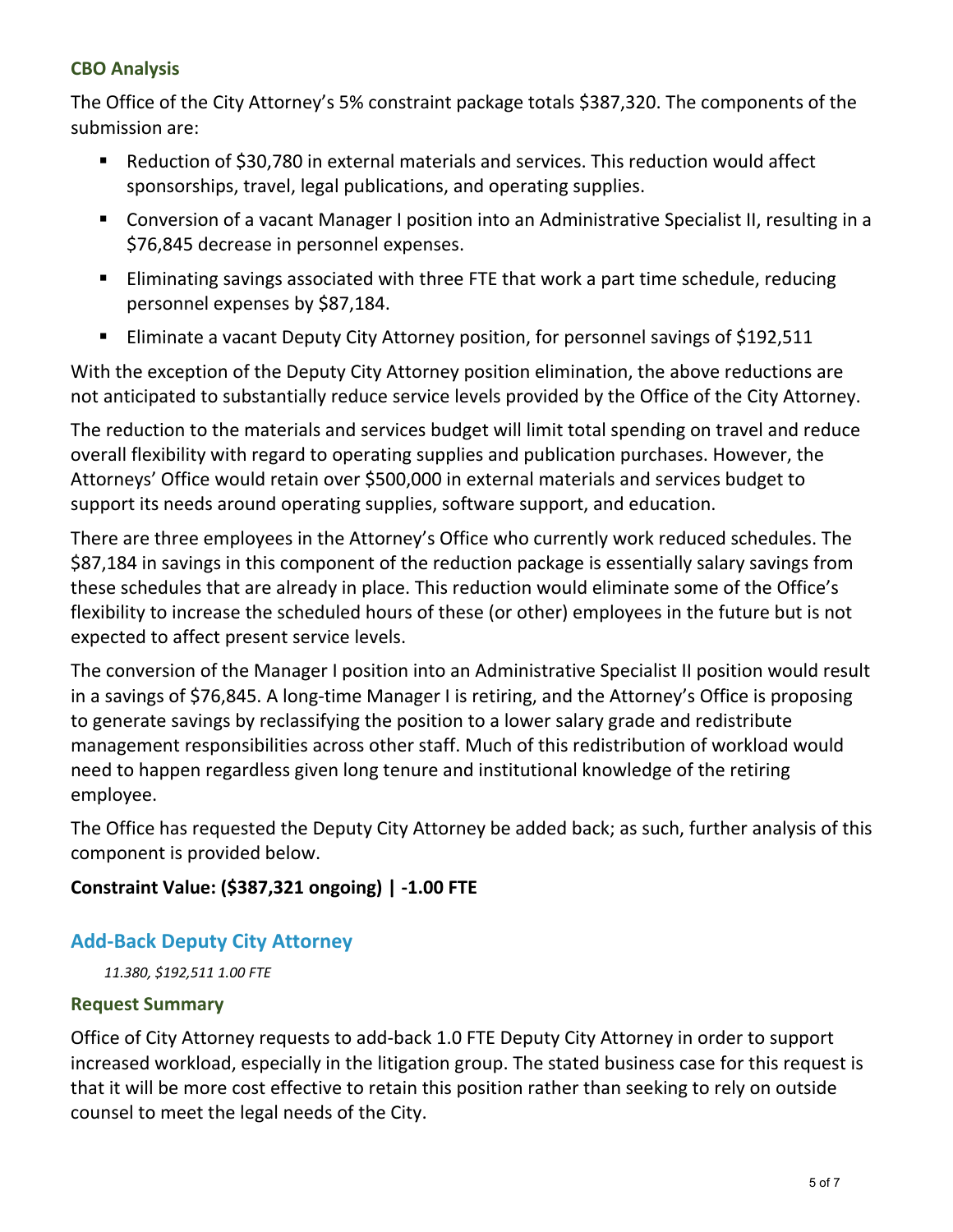#### **CBO Analysis**

The growing workload in the Attorney's Office's litigation group is a concern, and are discussed more fully in the [Workload Increases](#page-1-0) section above. The total number of attorney-hours spent on risk management cases is anticipated to be almost 20,000 hours in FY 2021-22, compared to 13,889 in FY 2019-20 and an estimated 16,300 hours in the current fiscal year. This estimated increase is informed by the total increase in active litigation cases and the number of overtime hours tracked by staff in recent months. The pace of work is not considered sustainable by many staff in the Attorney's Office and eliminating a Deputy City Attorney position would exacerbate the issue.

The alternative to adding back this position would be to either delay legal work or to retain outside counsel to support the City's legal needs at an increased cost. The hourly rate for outside counsel is more than twice as much as in-house staff. Given the potential legal risk and financial implications for the City, CBO recommends that Council addback resources to support the Deputy City Attorney position.

CBO has explored with the Attorney's Office and Risk Management whether this position could be retained but supported with Risk Management resources rather than with General Fund resources, similar to action taken in the FY 2020-21 Fall BMP. However, the delineation between attorney staff time supported by General Fund or IA revenue is not exact. There is an argument to be made, based on projected attorney-hours spent on Risk Management cases in FY 2021-22, that Risk Management could appropriately support the retainment of this position. However, Risk Management's cost recovery model is structured in a way that those costs would be borne by the General Fund regardless.

Careful consideration has been given in evaluating the tradeoffs between the need to close a projected General Fund revenue shortfall while maintaining critical City services and functions. CBO has assessed this request in terms of this position being the most responsible in regard to long-term financial costs. CBO recommends Council support the requested addback and provide 1.0 FTE authority for a Deputy City Attorney position and \$192,511 in ongoing General Fund Overhead resources.

#### **CBO Recommendation: \$192,511 ongoing | 1.00 FTE**